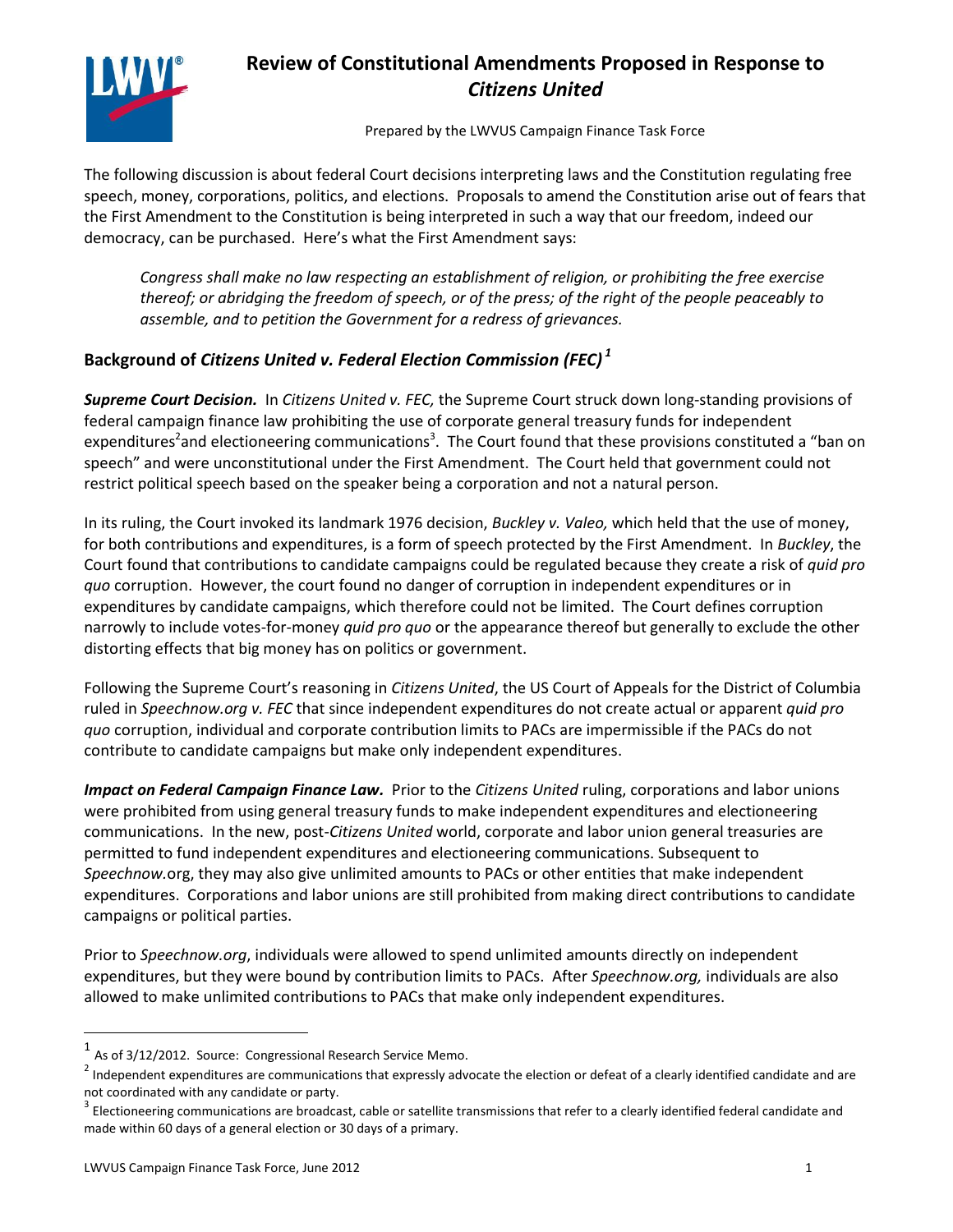*Amending the Constitution.* Since the Court's decision is one of constitutional (not statutory) interpretation, amending the Constitution is an option for reversing the effects of these rulings. To date, 14 resolutions have been introduced in Congress to respond to *Citizens United*. Such resolutions require approval by two-thirds of both the House and the Senate, and they require ratification by the legislatures of three-fourths of the states.

## **Analysis of Proposed Constitutional Amendments**

The 14 proposed resolutions vary considerably. For example, some of the resolutions give Congress very broad power to regulate both contributions and expenditures by candidates, political parties, political action committees (PACs), and individuals. Some limit the application of such regulation to corporations and other business-related entities. Because *Citizens United* invalidated state as well as federal laws, most proposals give both Congress and the states some power to regulate in this area. Instead of permitting Congress to regulate, two of the proposals directly prohibit corporate and labor union expenditures.

Although *Citizens United* was the flash point for introducing these resolutions, some of them suggest remedies that go beyond merely restoring the prior status quo. Some would affect corporate rights well beyond the sphere of political campaigns. Others would affect the contributions and expenditures of entities beyond those of corporations and labor unions.

Some of the resolutions use terms such as "contributions" and "expenditures" without definition, and it is unclear how the courts will interpret them. Courts may rely on the plain meaning of such terms, but they may also refer to other material including current campaign finance law. How these terms are ultimately understood by the courts will make a critical difference in what type of campaign finance law is permitted. Those resolutions that define key terms and contain the greatest specificity are best positioned to avoid uncertainty.

Furthermore, many of these proposals raise the question of what Congress and state legislatures can or should regulate and what checks would remain on the improper or overreaching use of that legislative power.

The following discussion highlights selected issues raised by the 14 joint resolutions.

*Rights of "Natural Persons."* Three resolutions propose to limit the rights protected by the Constitution to "natural persons." One (H.J. Res. 88) would provide that such protected rights are the rights of "natural persons," and that the terms "people, person, or citizen" as they are used in the Constitution do not include corporations, limited liability companies, or "other corporate entities." This means that both for-profit and non-profit corporations could be excluded. Two other resolutions (H.J. Res 90 and S.J. Res. 33) are similar but their effect on non-profits is unclear.

Specifying that rights protected by the Constitution are only those of natural persons, and not of corporations, might not have the effect amendment sponsors intend. According to the Supreme Court, "the First Amendment does not allow political speech restrictions based on a speaker's corporate identity." In other words, it is the speech that will be protected, regardless of the identity of the speaker.

In addition, excluding corporations and other entities from all the rights protected by the Constitution might create unintended consequences for property rights under the Fifth and Fourteenth Amendments, Fourth Amendment rights against unreasonable search and seizure, and Fifth Amendment protection against double jeopardy.

*"Political Speech" of Corporations in Elections.* Two resolutions contain provisions that exclude application of the First Amendment to the political contributions and expenditures of corporations and other business entities. This could reverse elements of *Buckley* and permit limits on independent expenditures made directly with corporate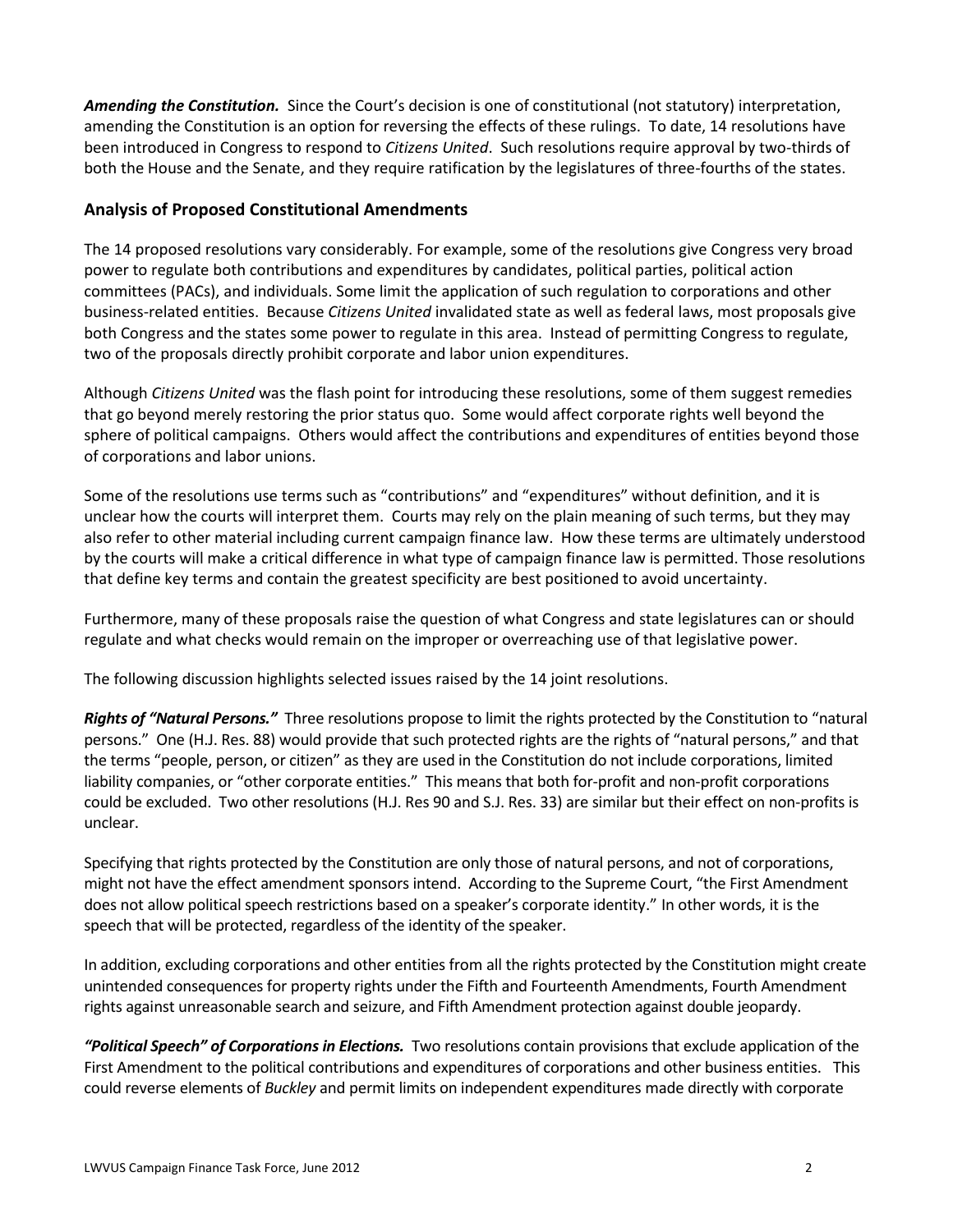general treasury funds. It might also strengthen the argument that it is permissible to prohibit the use of such funds for contributions to PACs.

The proposed new language does not restrict regulation to the brief periods before a primary or a general election. However, there are ambiguities in the language of the resolutions. Precisely what is covered by the terms "contributions," "expenditures," and "disbursements . . . in connection with public elections" would be open to interpretation by the courts.

*Regulate Expenditures or Disbursements by Corporations.* Two resolutions permit regulation of expenditures and disbursements by corporations. Determining what type of corporate activity would be affected by these resolutions depends on interpretation of the language. Under a legalistic interpretation, one of these resolutions (H.J. Res. 82) could permit regulation only of coordinated expenditures, as well as independent expenditures. Under a plain meaning interpretation, the language may be broad enough to allow for the regulation of all contributions, not just coordinated expenditures, and it might permit regulation of both independent expenditures and electioneering communications, as well.

The other resolution (H. J. Res. 92) allows regulation of "the disbursement of funds for political activity." This broad terminology might permit the regulation of funds spent not only for independent expenditures, but also for electioneering communications and contributions. The term "political activity" is very broad and might allow for regulation of activity not usually associated with elections or campaign finance, such as true issue ads. This proposal specifies the types of entities that could be regulated, specifically, "for-profit corporations, other forprofit business entities, or other business organizations," thereby exempting those non-profit corporations that are not business organizations.

Both of these resolutions also might permit regulation beyond the scope of the law prior to *Citizens United,* including restrictions on spending at all times, not just during the periods immediately prior to an election.

*Ban Corporate Contributions and Expenditures.* In contrast to resolutions that provide Congress and the states with the *power* to regulate, two proposals directly ban corporations and other business-related entities from making "contributions" or "expenditures" in any candidate election or ballot measure. While the terms "contributions" and "expenditures" are subject to interpretation by the courts, these provisions leave little room for Congressional regulation.

*Regulate Expenditures and Contributions.* Going beyond *Citizens United,* nine of the resolutions contain provisions that authorize Congress and the states to regulate both expenditures and contributions. Of these, only two (H. J. Res. 78 and S. J. Res. 35) attempt to limit the entities that could be regulated. The other seven seem to permit restrictions on expenditures by candidates, parties, political action committees (PACs), and individuals, as well as corporations and labor unions.

With all nine of these resolutions, determining how they would work will depend largely on how a court defines "expenditure" and "contribution."

*Expenditures Not Protected Speech.* One resolution contains very broad language that would exempt expenditures in almost all political contexts from First Amendment protection and thereby permit spending limits. Excluding all political expenditures from the protections of free speech, without limitation as to the source of expenditures, could mean that spending limits would apply not only to corporations, but also to candidates, political parties, political action committees (PACs) and individuals. Additionally, the expansive language of this resolution could permit legislation to restrict currently protected independent expenditures and electioneering communications, which refer only to candidates without expressly advocating for or against the candidate, and it could allow such legislation to restrict electioneering communication at any time during the